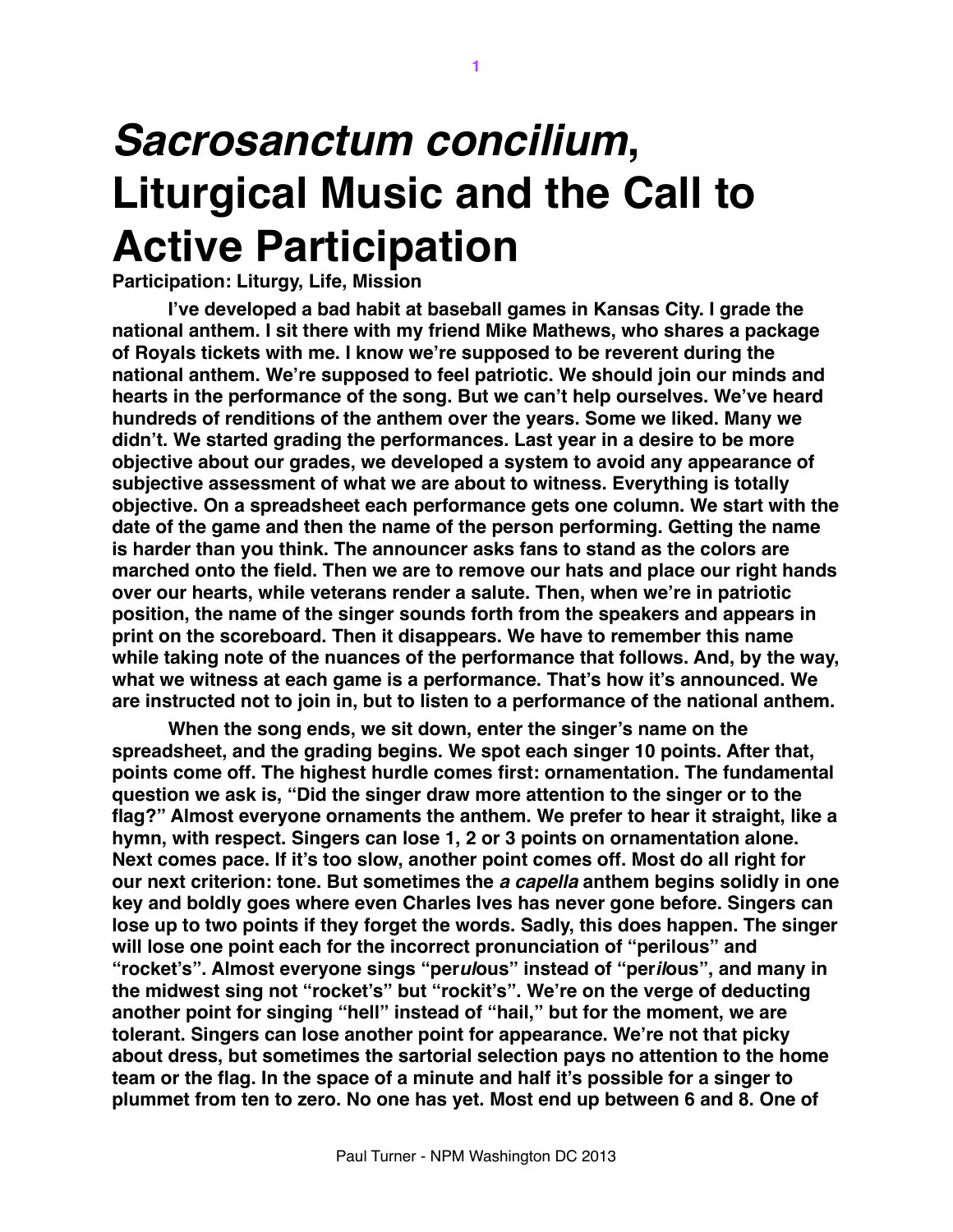**the best last year was the Oak Park High School Band, which performed the anthem as an instrumental. We deducted only one point for omitting all the words.**

**It's a bad habit, I know. We should be in the moment as everyone behind the anthem intends. Perhaps we've fallen into the grading system out of frustration. We are missing out on something important when we stand to listen to the anthem's performance: the full, conscious, active participation of the people.**

**The Second Vatican Council did not coin that expression. It came first from Pope Pius X's 1903** *Motu proprio* **on Sacred Music,** *Tra le sollecitudini***. Michael Joncas pointed out to me three different aspects of participating evidenced by this early salvo in the liturgical renewal. Let me give you the quote first, starting with the introduction:**

**Filled as We are with a most ardent desire to see the true Christian spirit flourish in every respect and be preserved by all the faithful, We deem it necessary to provide before anything else for the sanctity and dignity of the temple, in which the faithful assemble for no other object than that of acquiring this spirit from its foremost and indispensable font, which is the active participation in the most holy mysteries and in the public and solemn prayer of the Church.**

**Later (3), Pope Pius X sounds the theme again in reference to singing chant:**

**Special efforts are to be made to restore the use of the Gregorian Chant by the people, so that the faithful may again take a more active part in the ecclesiastical offices, as was the case in ancient times.**

**Here are three different types of active participation. First Pius mentions "the most holy mysteries," where he probably means nothing more than receiving communion. If you want to participate actively at mass, come to communion. He developed this theme in 1905 by promoting the frequent reception of communion, and in 1910 by lowering the age of first communion from twelve to seven. Second, he called for active participation "in the public and solemn prayer of the Church," which includes a broad array of dispositions, words and actions that would be elaborated after the Second Vatican Council. Third, people can take "a more active part" in the liturgy by singing chant. From the beginning, one of the most important ways to achieve the participation of the people was through music.**

**Pope Pius XI restated his predecessor's theme in the 1928 papal bull** *Divini cultus***:**

**In order that the faithful may more actively participate in divine worship, let them be made once more to sing the Gregorian Chant, so far as it belongs to them to take part in it. It is most important that when the faithful assist at the sacred ceremonies, or when pious sodalities take part with the clergy in a procession, they should not**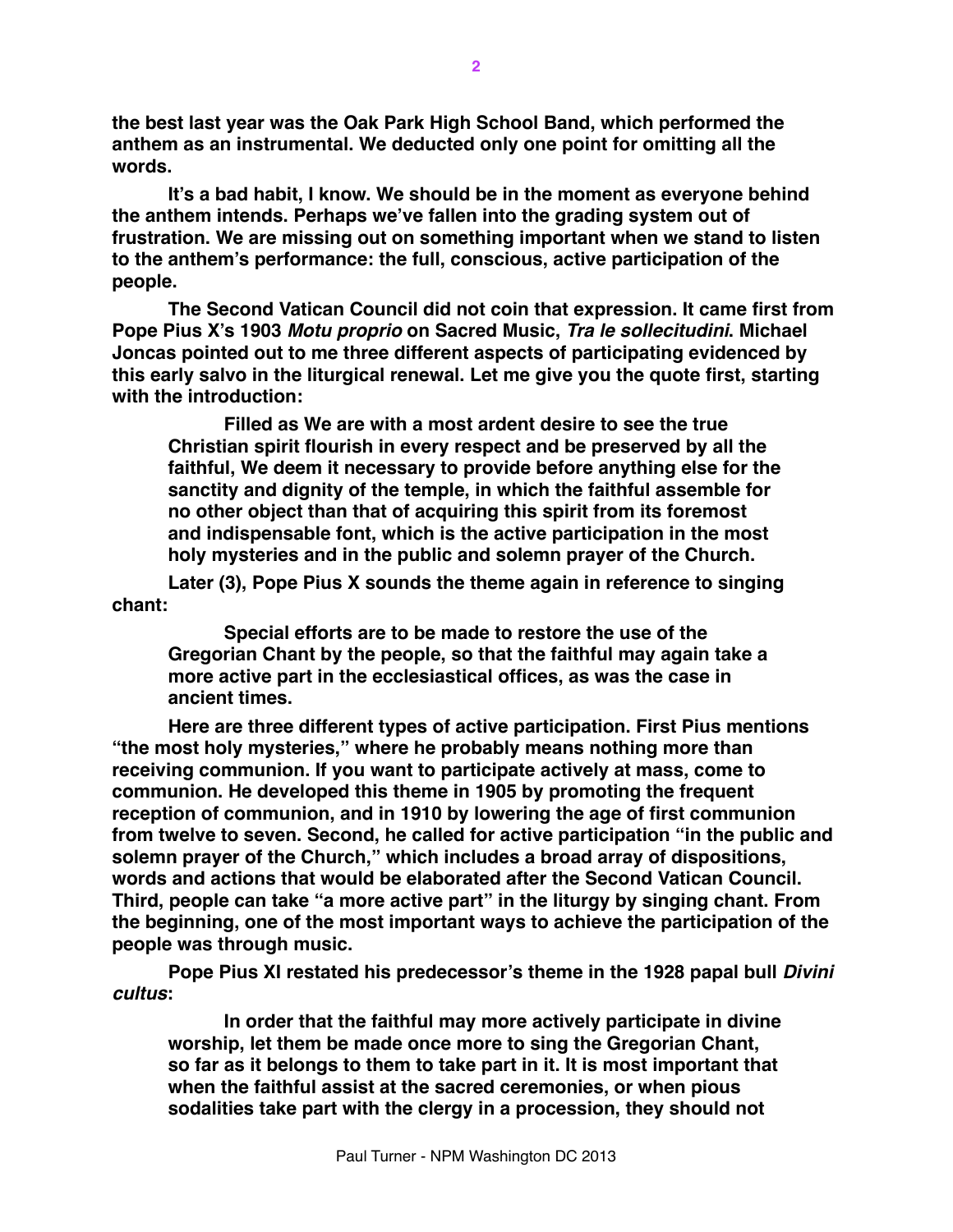**be merely detached and silent spectators, but, filled with a deep sense of the beauty of the Liturgy, they should sing alternately with the clergy or the choir, as it is prescribed. If this is done, then it will no longer happen that the people either make no answer at all to the public prayers -- whether in the language of the Liturgy or in the vernacular -- or at best utter the responses in a low and subdued manner.** 

**Pope Pius XII also stressed the importance of music in his 1947 encyclical**  *Mediator Dei* **(145):**

**when in prayer the voice repeats those hymns written under the inspiration of the Holy Ghost and extols God's infinite perfections, it is necessary that the interior sentiment of our souls should accompany the voice so as to make those sentiments our own in which we are elevated to heaven, adoring and giving due praise and thanks to the Blessed Trinity; "so let us chant in choir that mind and voice may accord together" [***citing St. Benedict***]. It is not merely a question of recitation or of singing which, however perfect according to norms of music and the sacred rites, only reaches the ear, but it is especially a question of the ascent of the mind and heart to God so that, united with Christ, we may completely dedicate ourselves and all our actions to Him.**

**Thus, the notation on the page, the very means by which music is preserved and taught, sung and played, remains empty if the result does not fulfill the purpose of liturgical music, which is prayer. Priests apply the same principles today if they wish to develop a good presidential style when declaiming the scripted texts of liturgical prayer. Back to the encyclical of Pius XII, he later encouraged the faithful to participate in singing chant (191):**

**As regards music, let the clear and guiding norms of the Apostolic See be scrupulously observed. Gregorian chant, which the Roman Church considers her own as handed down from antiquity and kept under her close tutelage, is proposed to the faithful as belonging to them also.** 

**However, he conceded that participation is not as easy as one might think (80):**

**all the faithful should be aware that to participate in the eucharistic sacrifice is their chief duty and supreme dignity, and that not in an inert and negligent fashion, giving way to distractions and day-dreaming, but with such earnestness and concentration that they may be united as closely as possible with the High Priest, according to the Apostle, "Let this mind be in you which was also in Christ Jesus." [Phil 2:5] And together with Him and through Him let them make their oblation, and in union with Him let them offer up themselves.**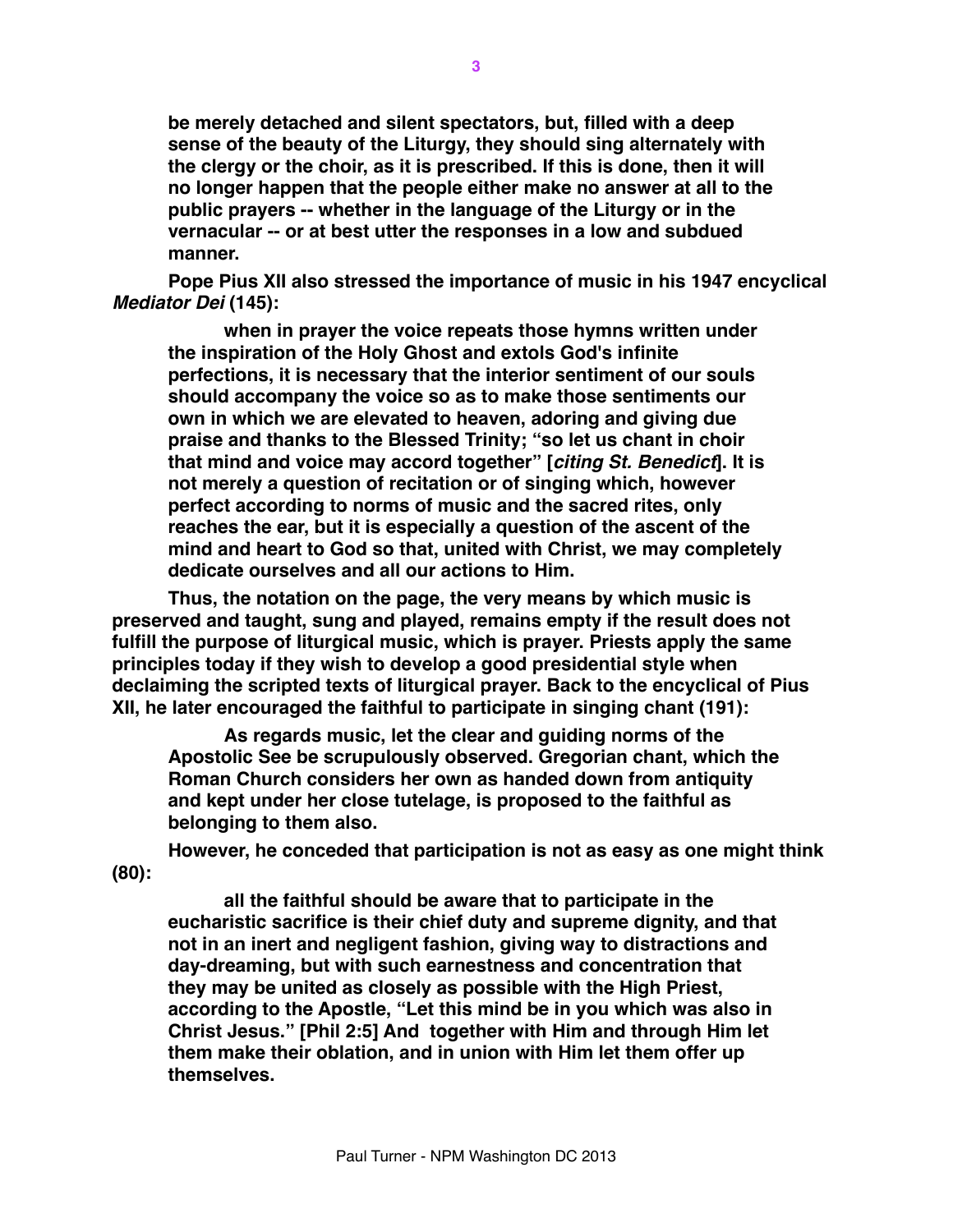**This backdrop framed the new liturgical guidelines of the Second Vatican Council, articulated in its Constitution on the Sacred Liturgy,** *Sacrosanctum concilium***. With regard to participation, the key citation is perhaps paragraph 14, which our entire conference this week has adopted under the title Participation: Liturgy, Life, Mission.**

**Mother Church earnestly desires that all the faithful should be led to that full, conscious, and active participation in liturgical celebrations which is demanded by the nature of the liturgy itself, and to which the Christian people, "a chosen race, a royal priesthood, a holy nation, a redeemed people" (1 Peter 2:9; cf. 4-5) have a right and obligation by reason of their baptism.**

**In the restoration and promotion of the sacred liturgy, this full and active participation by all the people is the aim to be considered before all else; for it is the primary and indispensable source from which the faithful are to derive the true Christian spirit; and therefore pastors of souls must zealously strive to achieve it, by means of the necessary instruction, in all their pastoral work.**

**Participation is "the aim to be considered before all else." Paragraph 30 of the Constitution tells of the many ways that this is achieved. Later paragraphs twice refer back to this one because of its concrete examples:**

**To promote active participation, the people should be encouraged to take part by means of acclamations, responses, psalms, antiphons, hymns, as well as by actions, gestures and bodily attitudes. And at the proper time a reverent silence should be observed.**

**Sung and spoken words, postures and silence all form means of active participation. The results should be palpable, according to paragraph 48, which predicted great spiritual benefits.**

**The Church, therefore, earnestly desires that Christ's faithful, when present at this mystery of faith, should not be there as strangers or silent spectators; on the contrary, through a good understanding of the rites and prayers they should take part in the sacred action conscious of what they are doing, with devotion and full collaboration.**

**Music remains linked to participation. One of the reasons was paragraph 19, which promoted the participation of the entire person:**

**With zeal and patience, pastors of souls must promote the liturgical instruction of the faithful, and also their active participation in the liturgy both internally and externally, taking into account their age and condition, their way of life, and standard of religious culture. By so doing, pastors will be fulfilling one of the chief duties of a faithful dispenser of the mysteries of God; and in this matter they must lead their flock not only in word but also by example.**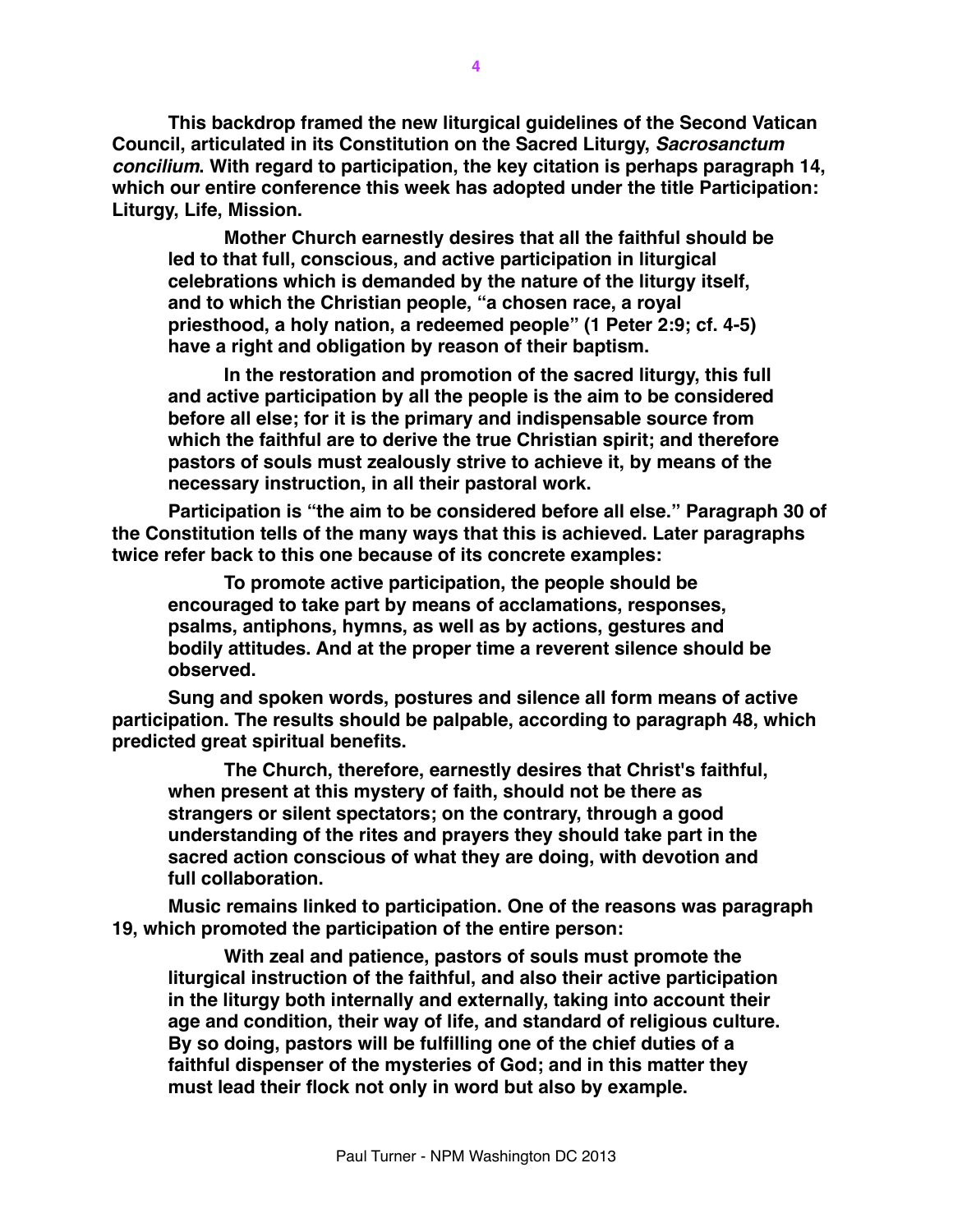**This paragraph promotes both internal and external participation, but does not define them. Four years later, 1967, the Sacred Congregation of Rites distinguished internal and external participation in its instruction** *Musicam sacram* **(15), citing two distinct paragraphs from Vatican II's Constitution on the Sacred Liturgy.**

**The faithful fulfill their liturgical role by making that full, conscious and active participation which is demanded by the nature of the Liturgy itself and which is, by reason of baptism, the right and duty of the Christian people (SC 14). This participation**

**(a) Should be above all internal, in the sense that by it the faithful join their mind to what they pronounce or hear, and cooperate with heavenly grace (SC 11),**

**(b) Must be, on the other hand, external also, that is, such as to show the internal participation by gestures and bodily attitudes, by the acclamations, responses and singing (SC 30).**

**Vatican II's Constitution did not use the terms "internal" and "external" in paragraphs 11 and 30, not even in the earliest drafts.** *Musicam sacram* **set up a distinction that the Constitution itself had not made explicit. Influences for this came from Pre-Vatican II sources. In 1958, the same congregation had drawn a distinction between internal and external participation in its instruction** *De musica sacra et sacra liturgia***.**

**Interior participation is the most important; this consists in paying devout attention, and in lifting up the heart to God in prayer (22a).**

**The participation of the congregation becomes more complete, however, when, in addition to this interior disposition, exterior participation is manifested by external acts, such as bodily position (kneeling, standing, sitting), ceremonial signs, and especially responses, prayers, and singing…**

**When the papal documents treat of 'active participation' they are speaking of this general participation, of which the outstanding example is the priest, and his ministers who serve at the altar with the proper interior dispositions, and carefully observe the rubrics and ceremonies (22b).**

**Active participation is perfect when "sacramental" participation is included (22c).**

**So, a postconciliar document on liturgical music from 1967 turned to a preconciliar document on liturgical music from 1958 to draw out a distinction between internal and external participation that the Constitution on the Sacred Liturgy did not make so explicit. The 1958 source called interior participation "the most important" kind. It said that the outstanding example of active participation is the service of the priest and the ministers, and that the perfect expression of active participation is receiving the sacraments.**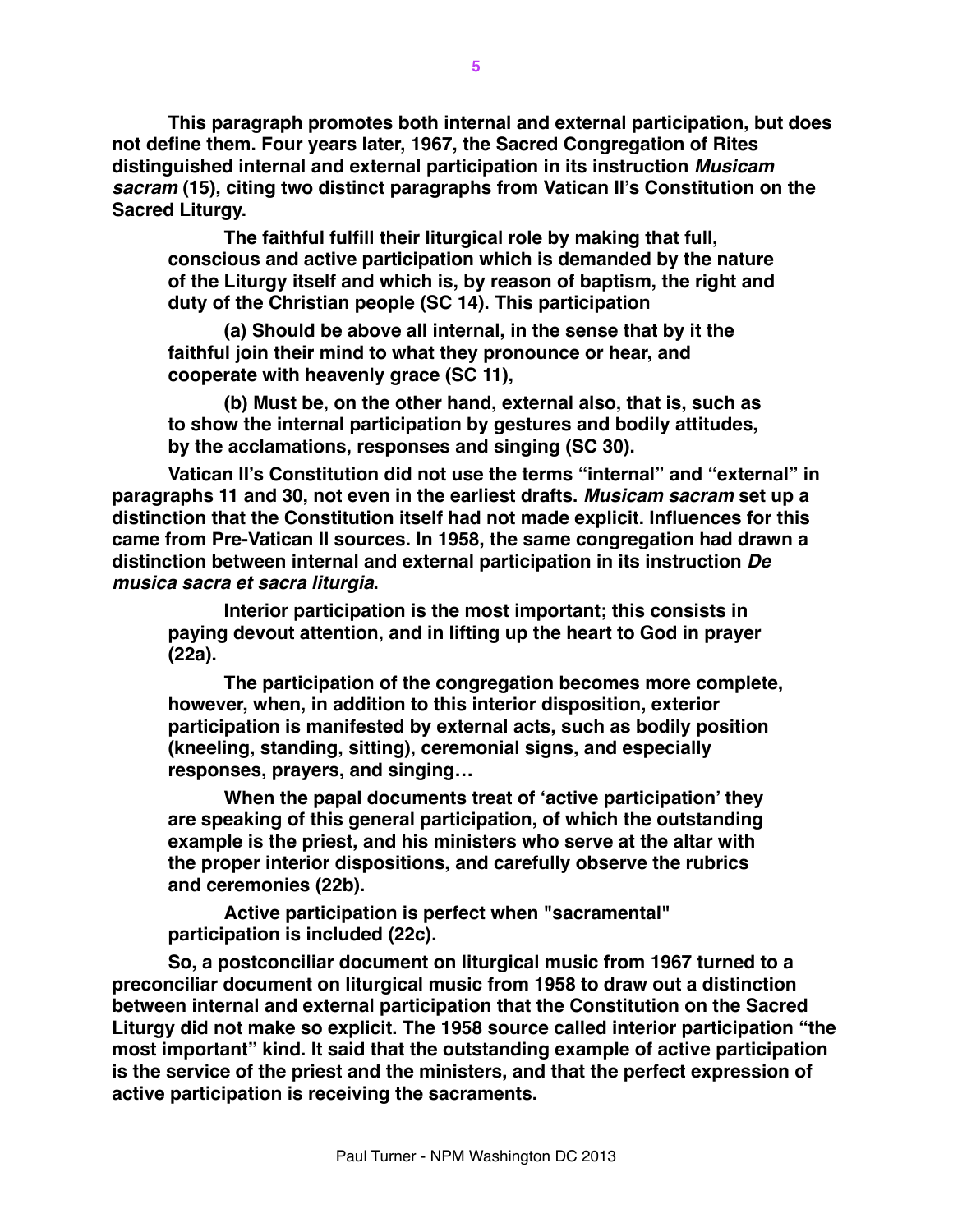**Vatican II's Constitution avoided any hierarchy of the modes of participation. As the liturgical books were published, they promoted active participation in specific ways that engaged all the faithful spiritually and physically.**

**Chapter VI of the Constitution on the Sacred Liturgy was devoted to sacred music. It further explored the ways that music would play a role in the participation of the people. To understand the principle, it helps to remember that prior to the council, people may have prayed rosaries in the pews while mass was happening in the sanctuary. As the dialogues were meant to bridge this gap and unite the entire assembly in the same sacred action, music was also intended to perform the same function (SC 112):**

**sacred music is to be considered the more holy in proportion as it is more closely connected with the liturgical action, whether it adds delight to prayer, fosters unity of minds, or confers greater solemnity upon the sacred rites.**

**Thus, the best music is the music that unites seamlessly with the liturgy, especially the dialogues and processions. Sacred music is a treasure precisely because it shares the same DNA as the liturgy (SC 112).**

**The musical tradition of the universal Church is a treasure of inestimable value, greater even than that of any other art. The main reason for this pre-eminence is that, as sacred song united to the words, it forms a necessary or integral part of the solemn liturgy.**

**The Constitution needed to balance two values - the treasury of sacred music handed down through tradition, and the participation of the people through song (SC 114). This was a difficult balance because so much of the musical tradition is not congregational by nature.**

**The treasure of sacred music is to be preserved and fostered with great care. Choirs must be diligently promoted, especially in cathedral churches; but bishops and other pastors of souls must be at pains to ensure that, whenever the sacred action is to be celebrated with song, the whole body of the faithful may be able to contribute that active participation which is rightly theirs, as laid down in Art. 28 and 30.**

**This same balance was to be struck between Gregorian chant and polyphony on one hand, and the call for the participation of the people on the other (SC 116). Gregorian chant has "pride of place in liturgical services." However, all liturgical music had to answer to article 30 on the people's participation.**

**Regarding musical instruments, "the pipe organ is to be held in high esteem" (SC 120) because it "adds a wonderful splendor to the Church's ceremonies and powerfully lifts up [the] mind to God and to higher things." However, the Constitution admitted other instruments with the consent of the competent territorial authority.**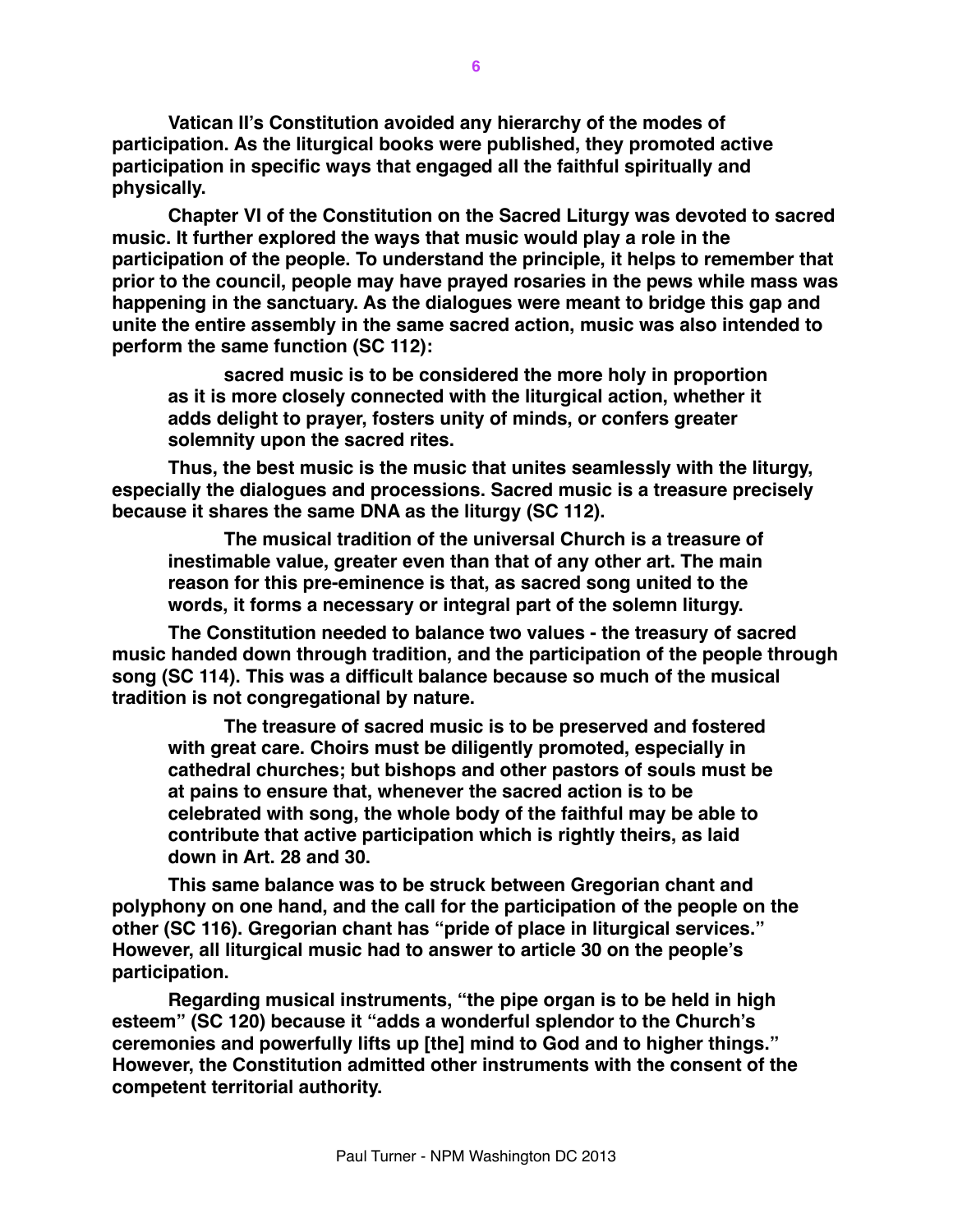**Chapter VI also reached out to composers, who "filled with the Christian spirit, should feel that their vocation is to cultivate sacred music and increase its store of treasure" (SC 121). This paragraph presumes that new compositions would accompany the revised liturgy. Then, sounding the theme yet again, the Constitution asked composers to write music "for the active participation of the entire assembly of the faithful."**

**Thus the Constitution mapped out a program that supported music both old and new, in a variety of styles, by choir and congregation, with various instruments, that all contributed to the internal integrity of the liturgy and gathered the voices of the full assembly in song. It was a tall order, but the Catholic Church throughout the world embraced it with vigor.**

**So, fifty years later, how's it going? Well, it depends on where you go. The possibilities for liturgical music are more numerous than ever the Constitution envisioned. But here is what the landscape reveals:**

**Music is expected. When you show up for Sunday mass at a Catholic Church, you can expect that congregational singing will be on the menu. If you don't like that, you have to look for an early morning mass without music, the quiet mass. Such services exist, but they are rare, which indicates that Catholics have nearly all welcomed the vision of liturgical music offered them by the Second Vatican Council. The General Instruction put flesh onto the bones of this ideal when it described the Entrance Chant (47): "The purpose of this chant is to open the celebration, foster the unity of those who have been gathered, introduce their thoughts to the mystery of the liturgical season or festivity, and accompany the procession of the priest and ministers." People get this and they welcome it. Even at funerals, people expect congregational singing. Weddings are another story, but they are subject to cultural influences far greater than even the Vatican seems fully to comprehend. Surprising is that baptisms outside of mass typically have no congregational singing. The Rite of Baptism for Children envisioned it and promoted it, but you usually hear the congregation sing at baptisms only if they take place during mass. When baptisms take place after mass, the musicians who just led the singing are tired and have probably gone home; the family gathering at the font probably won't sing on its own, nor even know what music to choose and when it should happen. Still, overall, your parish church is one of the few locations where the average person will hear live music or sing music in the course of the week. It's expected. On the whole, we have successfully preserved this ideal.**

**Not everyone sings. Even though we offer music at nearly every mass, not every Catholic sings. Enough do, so we carry on. But we still encounter people who will not even pick up the participation aid, preferring to stand as mute and immobile as Lot's wife peeking at the destruction of Sodom. Asking people to sing, especially in America, is asking a lot. Perhaps people realize what is implied: Singing involves commitment. It offers a gift of the person. It means taking the risk of ridicule. It means showing the depth of one's faith. It means overcoming the sting of a long-standing memory when someone told you, you can't sing. Not singing at church means you can be present for something live,**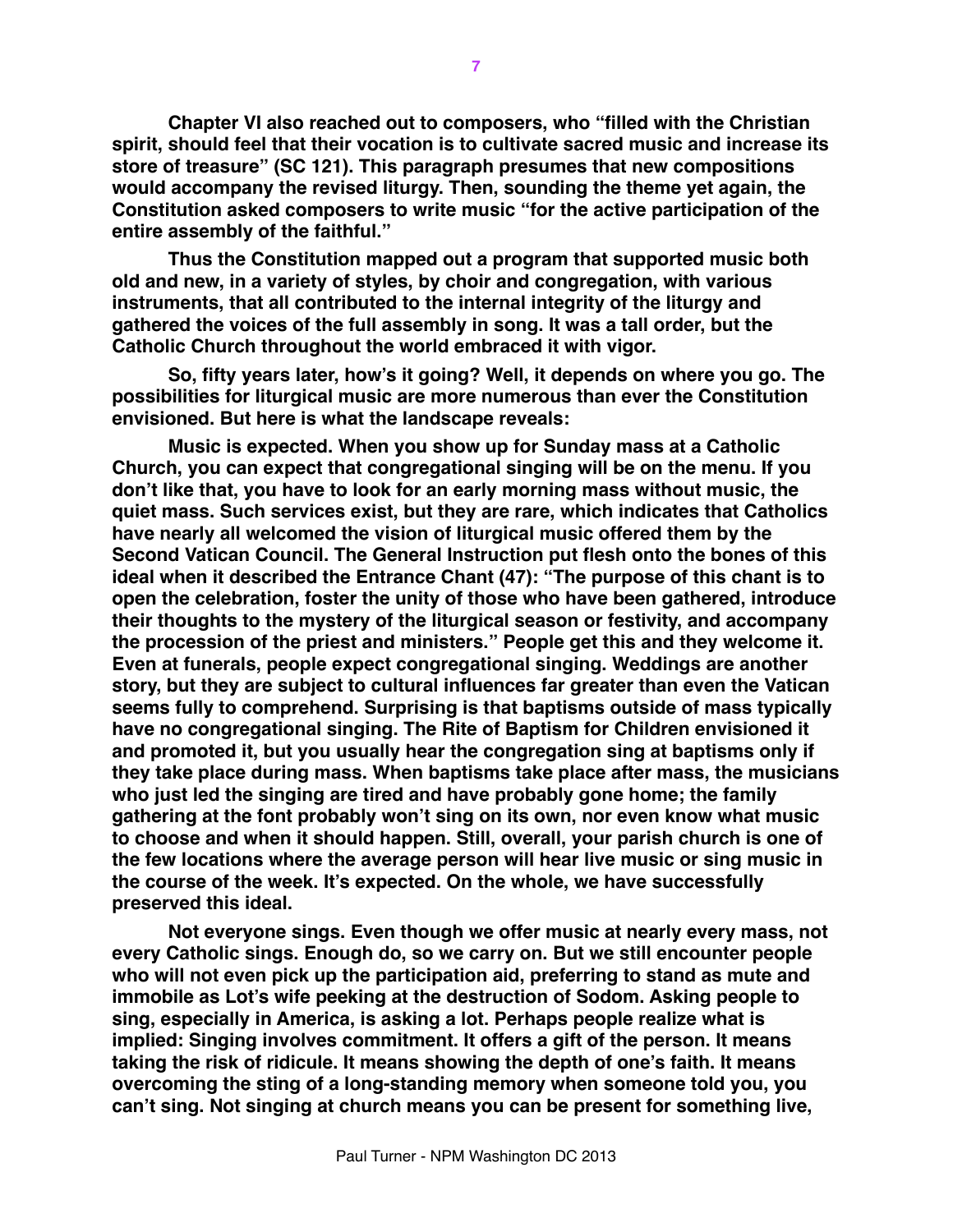**but watch it as you are accustomed to watching events on screens at home. Not everyone sings. It isn't entirely the musicians' fault. But we who are committed to our beliefs and who have the strength and gifts to encourage and promote song we must carry on.**

**Choirs are scarce. Not every church has a choir. And those that do may gather only for Christmas and Easter. In one sense, the Constitution changed the ones responsible for the music. In the past, the choir handled nearly all of it. Now the people do. It's not a bad tradeoff, but choirs should not have been lost in the process. Still, not every parish has enough members or enough musical leadership to form a choir. This also is not entirely the fault of Catholic musicians. As a country we have pushed music education to the sidelines of our schools, and we haven't developed the very human gifts in the arts that other nations still treasure.**

**Pipe organs are scarce. The organist shortage is worse than the priest shortage. The treasury of organ music for the liturgy is vast, and we're hearing very little of it - partly because musical tastes have changed, and partly because we don't have enough people skilled enough to play these pieces. Pipe organs are expensive, even though they are long-lasting. To invest in them implies making a commitment to the kind of music they produce. But musical tastes change as rapidly as pastors, and this is not an age and a place where the organ is flourishing as well as it could. In fairness, the fathers of the Second Vatican Council could not have foreseen the dramatic changes in musical styles and accompaniments that multiplied in the last five decades. Still, if a treasury is worth retaining, then pipe organs and organ music deserve another look.**

**Chant is scarce. You don't hear much live Gregorian chant any more. There are many reasons for this, including unfamiliarity with Latin, the scarcity of chants in participation aids, shifting musical tastes, and the musical literacy of choirs and congregations. However, the sung dialogues that appear in the missal are examples of chants that have endured and are still quite usable. In the General Instruction of the Roman Missal, the paragraph that cites the Constitution's endorsement of Gregorian chant comes right after the paragraph that calls the dialogues "of greater importance" than other parts of the mass that could be sung. The Instruction thus frames the argument in favor of chant in a way that makes the goal achievable: sing the dialogues. We have a golden opportunity now that the principal dialogues have a common musical setting in all English language Roman Missals throughout the world. We also have a common setting of the chant refrains and antiphons for many parts of Holy Week. But try to find a participation aid with all those chants in an American pew. Publishers could help us by making available to the people in every aid the music for the preface dialogue, the blessing of Palm Branches, the adoration of the cross, and the Easter Vigil's alleluia. These basic chants are surprisingly hard to find, and it is frustrating a very obvious way that the Church can preserve the treasure of chant. When you add up the chant, polyphonic, and instrumental literature that exists in the Church's treasury and that often seems locked there,**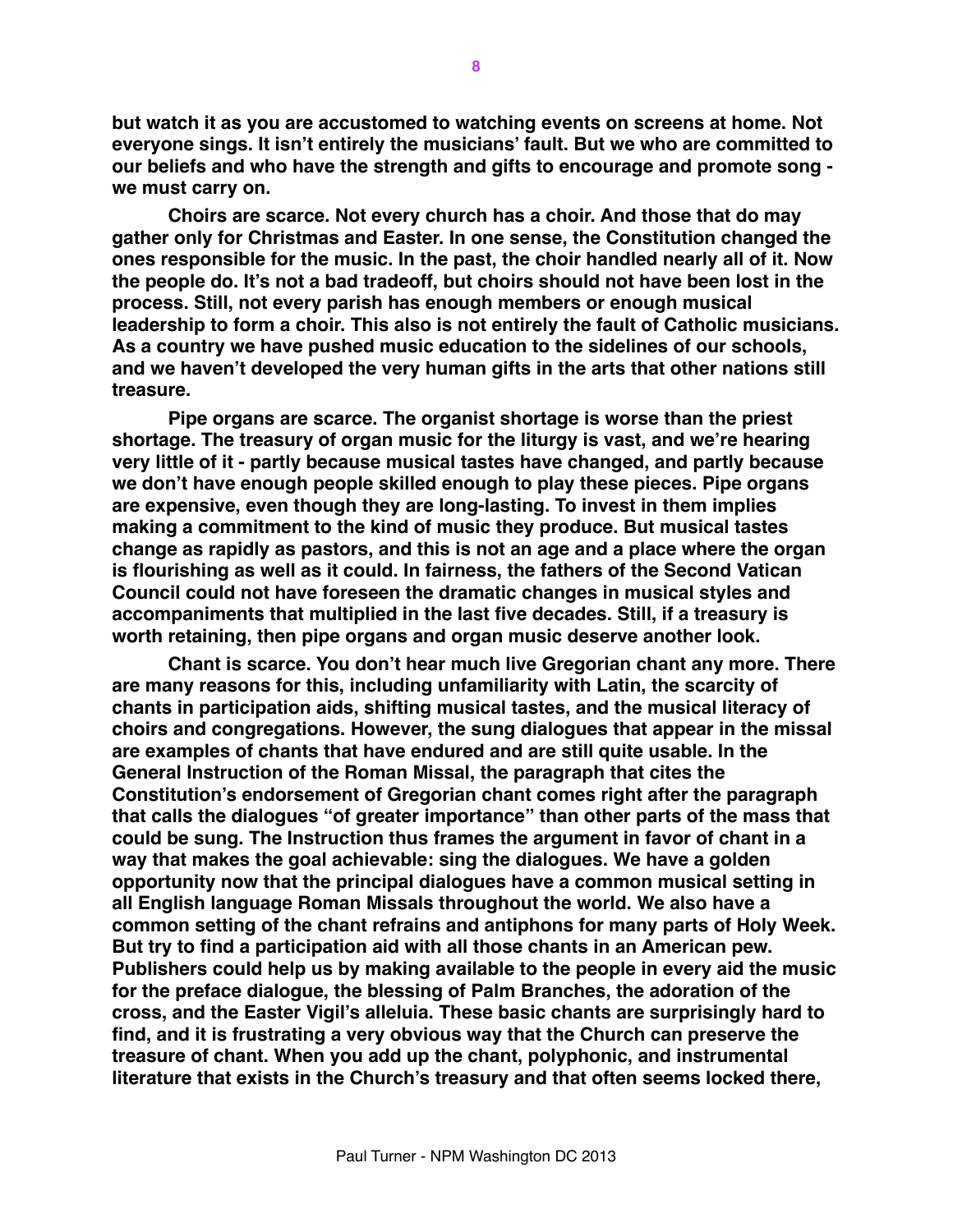**all we can hope is that sometime, somehow, someone is going to find the key to restore some of the beautiful music that is rarely heard live.**

**New compositions are rife. We have more new music than we can sing. Anyone can write it. Anyone can publish it. Anyone can record it. Anyone can post it on the internet. This is wonderful and awful all at the same time. The same is true with words: There is available now a great quantity of written material that would never have survived the pre-internet publishing process and with good reason. Much of it isn't very good. But the gateways to publication have tumbled like the walls of Jericho. In time, this should sort itself out, but like kids when school is over, we do not often handle our freedoms responsibly. At the least we can resist the temptation to think that any new composition is better than any old one. Like homeowners with too much closet space, it's easier to go out and buy a new item than to look for the one we bought last year. If the publishing world is losing its foothold as an authority on taste, the same democratization over the choice of music confronts every parish, and the battleground has shifted from weddings to funerals. These events draw people who have some faith, little experience in liturgical planning, and strong ideas about how the ceremony should go. In the past, and the present, musicians who permitted only liturgical music at weddings have had to overcome a couple's objections that they found another Catholic parish that does permit pop music. Some headway has been gained, but the same musicians are being ambushed by requests for peculiar music at funerals. Families often appeal to the deceased, whose wishes - real or imagined - are meant to supply the final arbiter. "We have to do it," the bereaved may say, "because it's what our mother wanted." Could it be that the unstable nature of good liturgical music in Catholic parishes has so weakened the standards that the unchurched are claiming equal authority whenever they get their chance?**

**In general, the musical contributions of the Catholic Church are indeed living up to the hopes of the Second Vatican Council. People are participating through song. Yet we can always do better. Leadership is key. But before we bewail the lack of good musicians in many of our parishes, we should pause to be grateful for the presence of good faith in nearly all of our musicians. Not every organist can read music. Not every cantor can count. Not every guitarist can tune the instrument. But virtually all church musicians come to mass for one reason: to praise God with the skill they received as a gift. From this foundation, much can grow. Music can sincerely express one's faith, and that is a fine expression of full, conscious and active participation. Even those who sing the national anthem at the ballpark are doing it because they love their country. Who am I to criticize their style, when their heart is in their throats?**

**Robert S. Hovda wrote, "In liturgy, the numinous, the holy must be almost tangible. It must be evident in the presider's attitude toward the other person's [***sic***] in the assembly, as well as everyone's attitude toward everyone else. If we do not feel in liturgy that there is more to us than meets the eye, that we are dwelling places of the Most High, that beneath our masks and roles and camouflage and superficial categories we come to a common dignity as well as to**